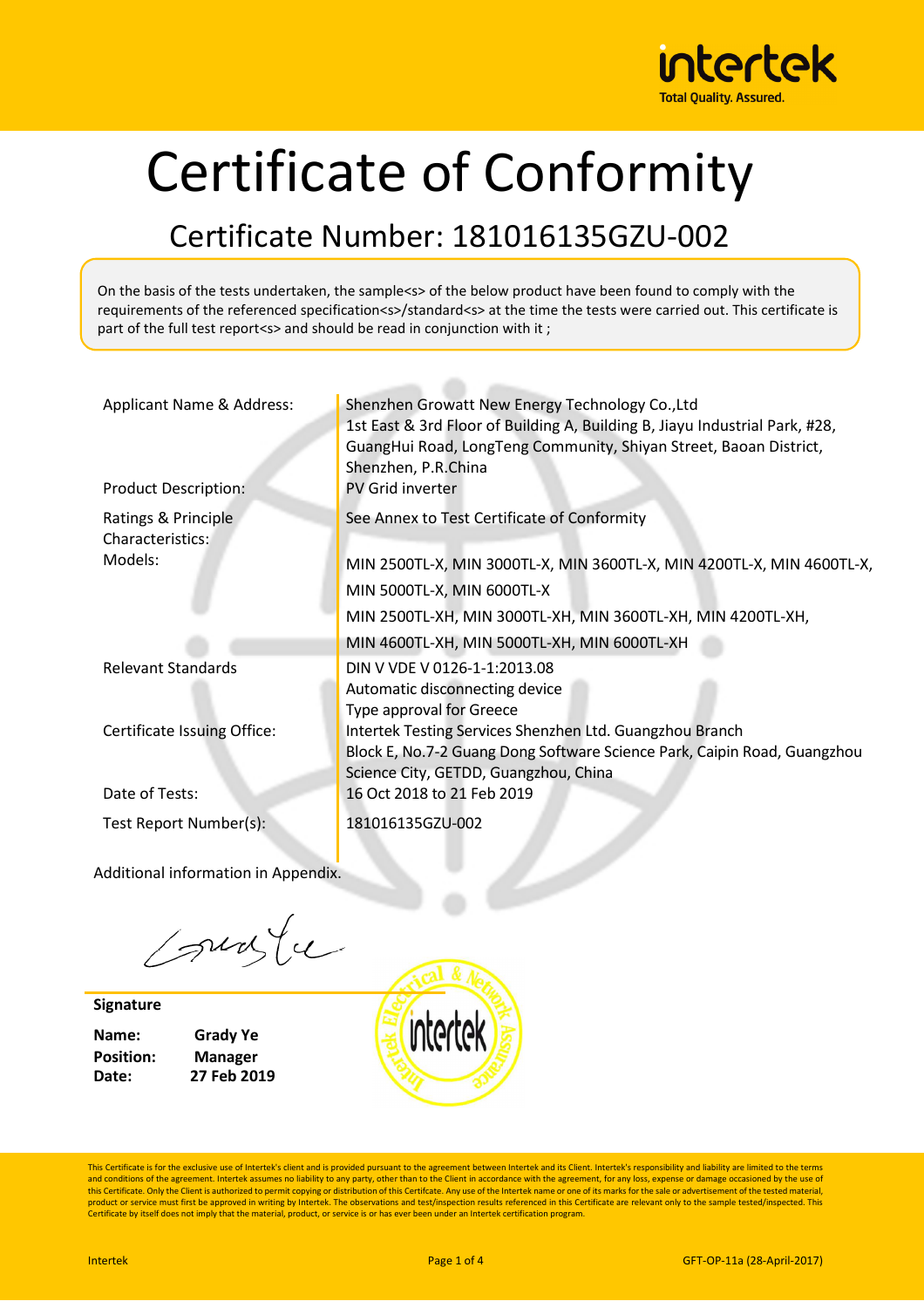

### **APPENDIX: Certificate of Conformity**

**This is an Annex to Certificate of Conformity with Certificate/Report Number(s): 181016135GZU-002;** 

Ratings and principal characteristics

| Model                       | MIN 2500TL-<br>X             | MIN 3000TL-<br>X                            | MIN 3600TL-<br>X | MIN 4200TL-<br>X    |  |
|-----------------------------|------------------------------|---------------------------------------------|------------------|---------------------|--|
| Max.PV voltage              |                              | 500 d.c.V                                   |                  | 550 d.c.V           |  |
| PV voltage range            |                              |                                             |                  |                     |  |
|                             | 80-500 d.c.V<br>80-550 d.c.V |                                             |                  |                     |  |
| PV Isc                      |                              | 16 d.c.A*2                                  |                  |                     |  |
| Max.input current           |                              | 12.5 d.c.A*2                                |                  |                     |  |
| Max.output power            | 2500W                        | 3000W                                       | 3600W            | 4200W               |  |
| Max.apparent power          | 2500VA                       | 3000VA                                      | 3600VA           | 4200VA              |  |
| Nominal output<br>voltage   | 230 a.c.V                    |                                             |                  |                     |  |
| Max.output current          | 11.3 a.c.A                   | 13.6 a.c.A                                  | 16 a.c.A         | 19 a.c.A            |  |
| Nominal output<br>Frequency | 50/60Hz                      |                                             |                  |                     |  |
| Power factor range          | $0.8$ Leading $-0.8$ lagging |                                             |                  |                     |  |
| Safety level                |                              | Class I                                     |                  |                     |  |
| <b>Ingress Protection</b>   | IP 65                        |                                             |                  |                     |  |
| <b>Operation Ambient</b>    |                              |                                             |                  |                     |  |
| Temperature                 |                              | $-25^{\circ}\text{C} - +60^{\circ}\text{C}$ |                  |                     |  |
|                             |                              |                                             |                  |                     |  |
| Model                       | <b>MIN 4600TL-X</b>          | <b>MIN 5000TL-X</b>                         |                  | <b>MIN 6000TL-X</b> |  |
| Max.PV voltage              | 550 d.c.V                    |                                             |                  |                     |  |
| PV voltage range            | 80-550 d.c.V                 |                                             |                  |                     |  |
| PV Isc                      | 16 d.c.A*2                   |                                             |                  |                     |  |
| Max.input current           | 12.5 d.c.A*2                 |                                             |                  |                     |  |
| Max.output power            | 4600W                        |                                             | 5000W            | 6000W               |  |
| Max.apparent power          | 4600VA                       |                                             | 5000VA           | 6000VA              |  |
| Nominal output<br>voltage   | 230 a.c.V                    |                                             |                  |                     |  |
| Max.output current          | 20.9 a.c.A                   |                                             | 22.7 a.c.A       | 27.2 a.c.A          |  |

This Certificate is for the exclusive use of Intertek's client and is provided pursuant to the agreement between Intertek and its Client. Intertek's responsibility and liability are limited to the terms<br>and conditions of t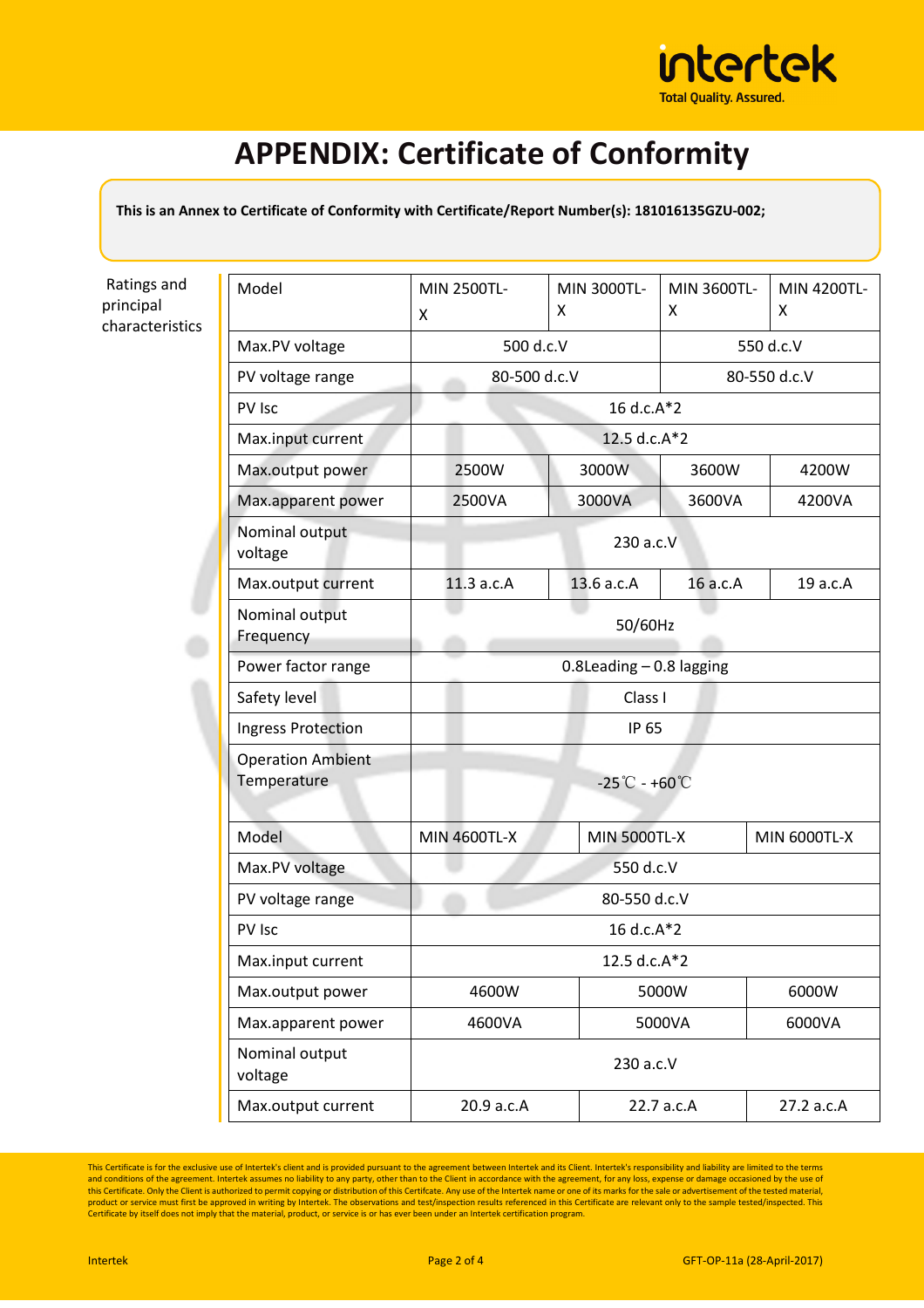

## **APPENDIX: Certificate of Conformity**

**This is an Annex to Certificate of Conformity with Certificate/Report Number(s): 181016135GZU-002;** 

Ratings and principal characteristics

| Nominal output<br>Frequency             | 50/60Hz                                     |                              |                   |                   |  |
|-----------------------------------------|---------------------------------------------|------------------------------|-------------------|-------------------|--|
| Power factor range                      |                                             | $0.8$ Leading $-0.8$ lagging |                   |                   |  |
| Safety level                            |                                             | Class I                      |                   |                   |  |
| Ingress Protection                      |                                             | IP 65                        |                   |                   |  |
| <b>Operation Ambient</b><br>Temperature | $-25^{\circ}\text{C} - +60^{\circ}\text{C}$ |                              |                   |                   |  |
| Model                                   | MIN 2500TL-<br>XH                           | MIN 3000TL-<br><b>XH</b>     | MIN 3600TL-<br>XH | MIN 4200TL-<br>XH |  |
| Max.PV voltage                          |                                             | 500 d.c.V                    |                   | 550 d.c.V         |  |
| PV voltage range                        |                                             | 80-500 d.c.V                 |                   | 80-550 d.c.V      |  |
| PV Isc                                  | 16 d.c.A*2                                  |                              |                   |                   |  |
| Max.input current                       | 12.5 d.c.A*2                                |                              |                   |                   |  |
| Max. DC voltage                         | 480 d.c.V                                   |                              |                   |                   |  |
| DC voltage range                        |                                             | 350-480 d.c.V                |                   |                   |  |
| Max. DC current                         | 10 d.c.A                                    |                              |                   |                   |  |
| Max.output power                        | 2500W                                       | 3000W                        | 3600W             | 4200W             |  |
| Max.apparent power                      | 2500VA                                      | 3000VA                       | 3600VA            | 4200VA            |  |
| Nominal output<br>voltage               | 230 a.c.V                                   |                              |                   |                   |  |
| Max.output current                      | 11.3 a.c.A                                  | 13.6 a.c.A                   | 16 a.c.A          | 19 a.c.A          |  |
| Nominal output<br>Frequency             | 50/60Hz                                     |                              |                   |                   |  |
| Power factor range                      | $0.8$ Leading $-0.8$ lagging                |                              |                   |                   |  |
| Safety level                            | Class I                                     |                              |                   |                   |  |
| Ingress Protection                      |                                             | IP 65                        |                   |                   |  |
| <b>Operation Ambient</b><br>Temperature | $-25^{\circ}\text{C} - +60^{\circ}\text{C}$ |                              |                   |                   |  |

This Certificate is for the exclusive use of Intertek's client and is provided pursuant to the agreement between Intertek and its Client. Intertek's responsibility and liability are limited to the terms<br>and conditions of t